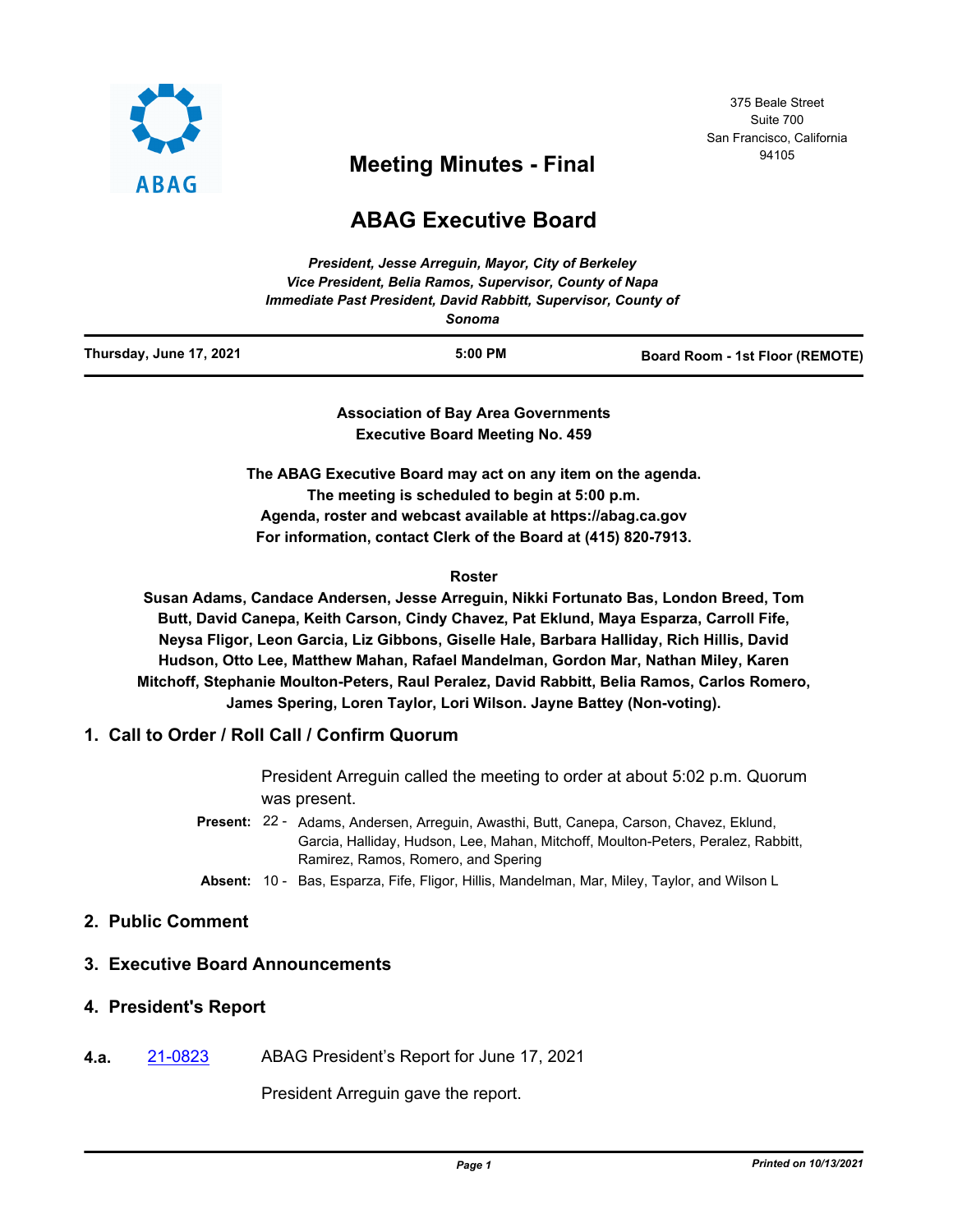# **5. Executive Director's Report**

**5.a.** [21-0824](http://mtc.legistar.com/gateway.aspx?m=l&id=/matter.aspx?key=22417) Executive Director's Report for June 17, 2021

Therese McMillan gave the report.

#### **6. Executive Board Consent Calendar**

**Upon the motion by Hudson and second by Eklund, the ABAG Executive Board approved the Consent Calendar. The motion passed unanimously.**

- Aye: 23 Adams, Andersen, Arreguin, Awasthi, Butt, Canepa, Carson, Chan, Chavez, Eklund, Garcia, Halliday, Hudson, Lee, Mahan, Mitchoff, Moulton-Peters, Peralez, Rabbitt, Ramirez, Ramos, Romero, and Spering
- **Absent:** 10 Bas, Esparza, Fife, Fligor, Hillis, Mandelman, Mar, Miley, Taylor, and Wilson L
- **6.a.** [21-0825](http://mtc.legistar.com/gateway.aspx?m=l&id=/matter.aspx?key=22418) Approval of ABAG Executive Board Minutes of May 20, 2021
- **6.b.** [21-0826](http://mtc.legistar.com/gateway.aspx?m=l&id=/matter.aspx?key=22419) Authorization to amend a contract with Peak Digital, LLC for Association of Bay Area Governments Website Support Services in an amount not to exceed \$175,000 for Fiscal Year 2021-2022

#### **7. ABAG Administrative Committee**

**7.a.** [21-0827](http://mtc.legistar.com/gateway.aspx?m=l&id=/matter.aspx?key=22420) Report on ABAG Administrative Committee Meeting of June 11, 2021

President Arreguin gave the report.

#### **8. Joint MTC ABAG Legislation Committee**

**8.a.** [21-0828](http://mtc.legistar.com/gateway.aspx?m=l&id=/matter.aspx?key=22421) Report on Joint MTC ABAG Legislation Committee Meeting of June 11, 2021

President Arreguin gave the report.

#### **9. ABAG Regional Planning Committee**

**9.a.** [21-0829](http://mtc.legistar.com/gateway.aspx?m=l&id=/matter.aspx?key=22422) Report on ABAG Regional Planning Committee Meeting of June 10, 2021 Karen Mitchoff gave the report.